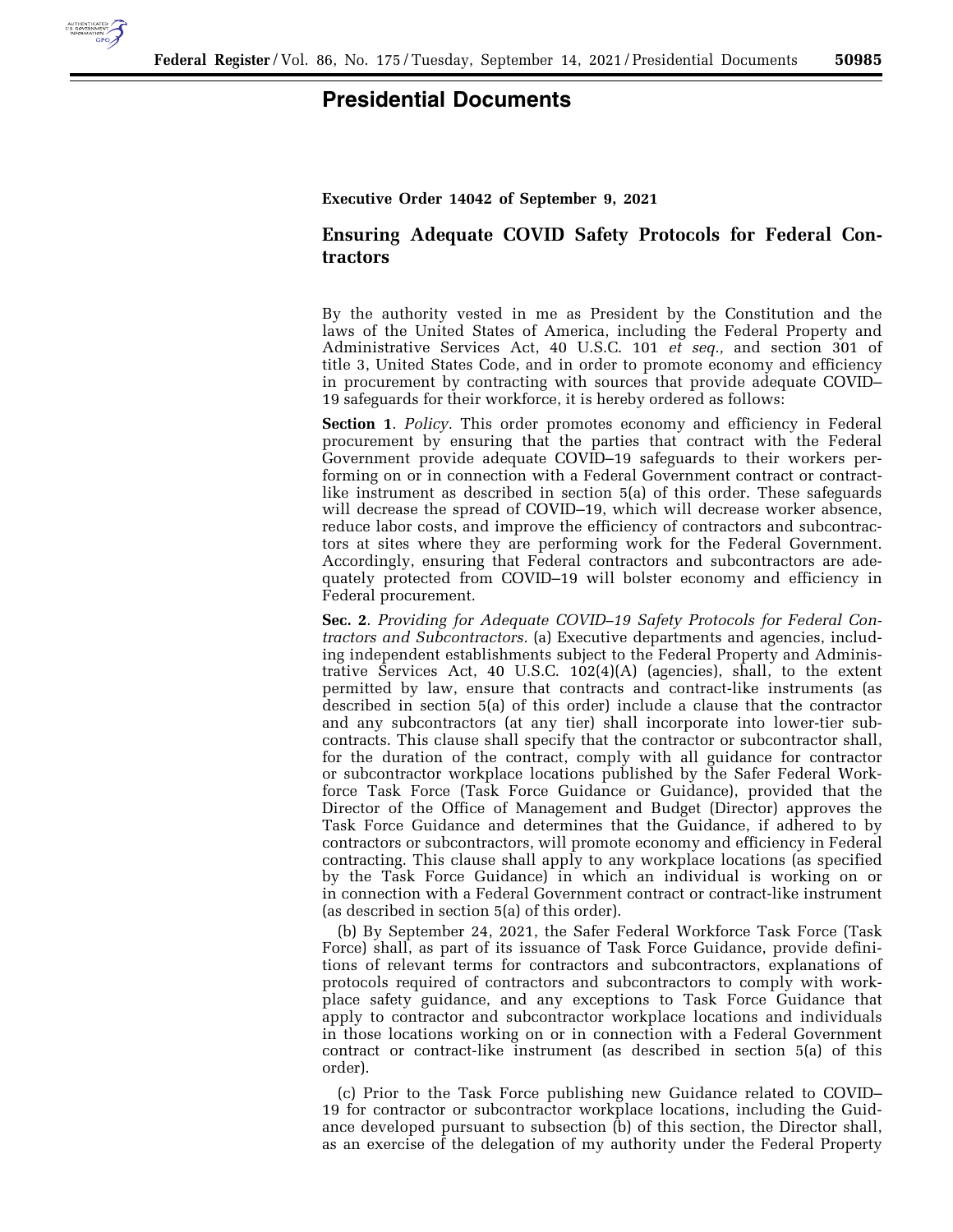and Administrative Services Act, *see* 3 U.S.C. 301, determine whether such Guidance will promote economy and efficiency in Federal contracting if adhered to by Government contractors and subcontractors. Upon an affirmative determination by the Director, the Director's approval of the Guidance, and subsequent issuance of such Guidance by the Task Force, contractors and subcontractors working on or in connection with a Federal Government contract or contract-like instrument (as described in section 5(a) of this order), shall adhere to the requirements of the newly published Guidance, in accordance with the clause described in subsection (a) of this section. The Director shall publish such determination in the *Federal Register*.

(d) Nothing in this order shall excuse noncompliance with any applicable State law or municipal ordinance establishing more protective safety protocols than those established under this order or with any more protective Federal law, regulation, or agency instructions for contractor or subcontractor employees working at a Federal building or a federally controlled workplace.

(e) For purposes of this order, the term ''contract or contract-like instrument'' shall have the meaning set forth in the Department of Labor's proposed rule, ''Increasing the Minimum Wage for Federal Contractors,'' 86 FR 38816, 38887 (July 22, 2021). If the Department of Labor issues a final rule relating to that proposed rule, that term shall have the meaning set forth in that final rule.

**Sec. 3**. *Regulations and Implementation.* (a) The Federal Acquisition Regulatory Council, to the extent permitted by law, shall amend the Federal Acquisition Regulation to provide for inclusion in Federal procurement solicitations and contracts subject to this order the clause described in section 2(a) of this order, and shall, by October 8, 2021, take initial steps to implement appropriate policy direction to acquisition offices for use of the clause by recommending that agencies exercise their authority under subpart 1.4 of the Federal Acquisition Regulation.

(b) By October 8, 2021, agencies shall take steps, to the extent permitted by law, to exercise any applicable authority to ensure that contracts and contract-like instruments as described in section 5(a) of this order that are not subject to the Federal Acquisition Regulation and that are entered into on or after October 15, 2021, consistent with the effective date of such agency action, include the clause described in section 2(a) of this order.

**Sec. 4**. *Severability.* If any provision of this order, or the application of any provision of this order to any person or circumstance, is held to be invalid, the remainder of this order and its application to any other person or circumstance shall not be affected thereby.

**Sec. 5**. *Applicability.* (a) This order shall apply to any new contract; new contract-like instrument; new solicitation for a contract or contract-like instrument; extension or renewal of an existing contract or contract-like instrument; and exercise of an option on an existing contract or contract-like instrument, if:

(i) it is a procurement contract or contract-like instrument for services, construction, or a leasehold interest in real property;

(ii) it is a contract or contract-like instrument for services covered by the Service Contract Act, 41 U.S.C. 6701 *et seq.;* 

(iii) it is a contract or contract-like instrument for concessions, including any concessions contract excluded by Department of Labor regulations at 29 CFR 4.133(b); or

(iv) it is a contract or contract-like instrument entered into with the Federal Government in connection with Federal property or lands and related to offering services for Federal employees, their dependents, or the general public;

(b) This order shall not apply to:

(i) grants;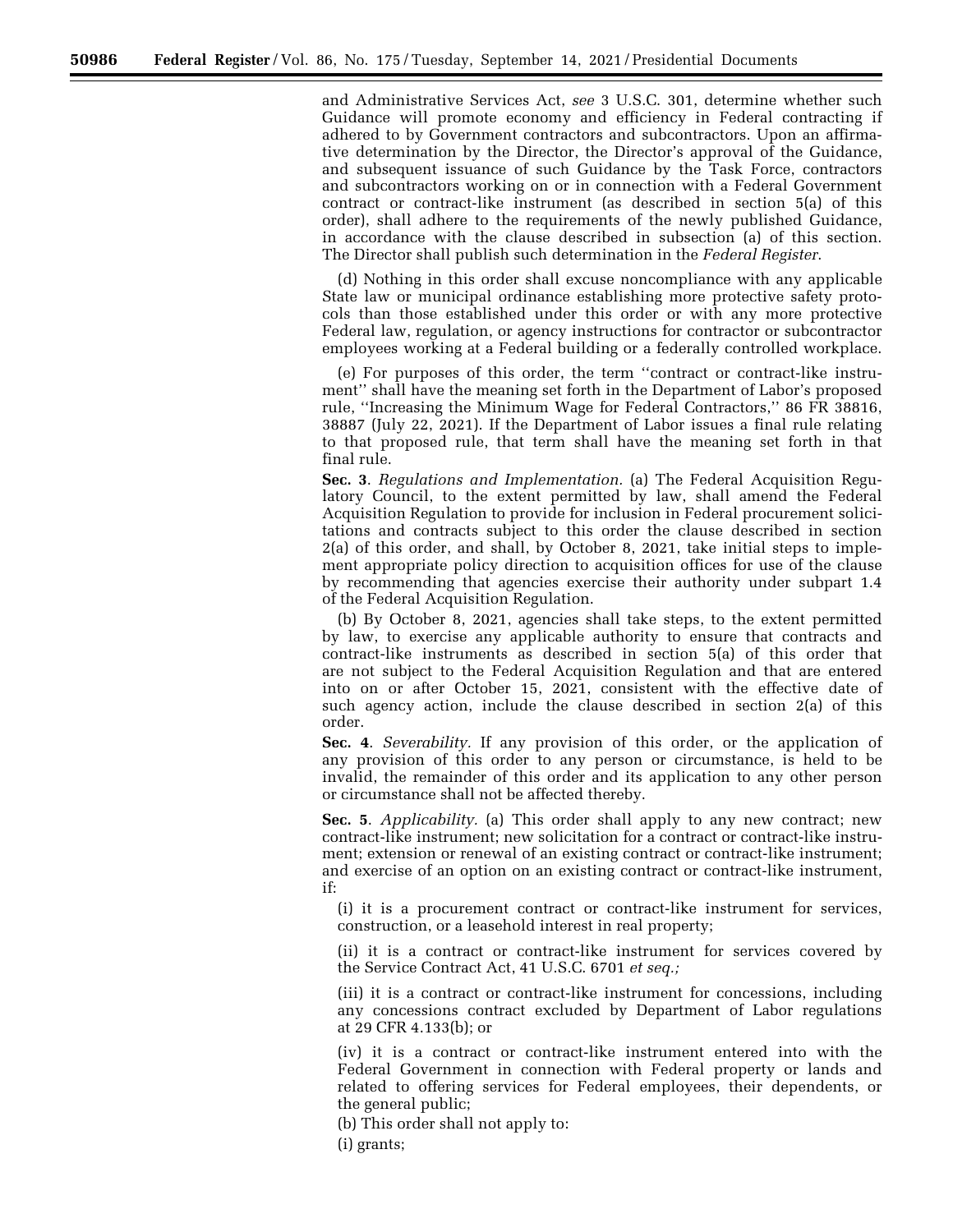(ii) contracts, contract-like instruments, or agreements with Indian Tribes under the Indian Self-Determination and Education Assistance Act (Public Law 93–638), as amended;

(iii) contracts or subcontracts whose value is equal to or less than the simplified acquisition threshold, as that term is defined in section 2.101 of the Federal Acquisition Regulation;

(iv) employees who perform work outside the United States or its outlying areas, as those terms are defined in section 2.101 of the Federal Acquisition Regulation; or

(v) subcontracts solely for the provision of products.

**Sec. 6**. *Effective Date.* (a) Except as provided in subsection (b) of this section, this order is effective immediately and shall apply to new contracts; new contract-like instruments; new solicitations for contracts or contractlike instruments; extensions or renewals of existing contracts or contractlike instruments; and exercises of options on existing contracts or contractlike instruments, as described in section 5(a) of this order, where the relevant contract or contract-like instrument will be entered into, the relevant contract or contract-like instrument will be extended or renewed, or the relevant option will be exercised, on or after:

(i) October 15, 2021, consistent with the effective date for the action taken by the Federal Acquisition Regulatory Council pursuant to section 3(a) of this order; or

(ii) for contracts and contract-like instruments that are not subject to the Federal Acquisition Regulation and where an agency action is taken pursuant to section 3(b) of this order, October 15, 2021, consistent with the effective date for such action.

(b) As an exception to subsection (a) of this section, where agencies have issued a solicitation before the effective date for the relevant action taken pursuant to section 3 of this order and entered into a new contract or contract-like instrument resulting from such solicitation within 30 days of such effective date, such agencies are strongly encouraged to ensure that the safety protocols specified in section 2 of this order are applied in the new contract or contract-like instrument. But if that contract or contract-like instrument term is subsequently extended or renewed, or an option is subsequently exercised under that contract or contract-like instrument, the safety protocols specified in section 2 of this order shall apply to that extension, renewal, or option.

(c) For all existing contracts and contract-like instruments, solicitations issued between the date of this order and the effective dates set forth in this section, and contracts and contract-like instruments entered into between the date of this order and the effective dates set forth in this section, agencies are strongly encouraged, to the extent permitted by law, to ensure that the safety protocols required under those contracts and contract-like instruments are consistent with the requirements specified in section 2 of this order.

**Sec. 7**. *General Provisions.* (a) Nothing in this order shall be construed to impair or otherwise affect:

(i) the authority granted by law to an executive department or agency, or the head thereof; or

(ii) the functions of the Director of the Office of Management and Budget relating to budgetary, administrative, or legislative proposals.

(b) This order shall be implemented consistent with applicable law and subject to the availability of appropriations.